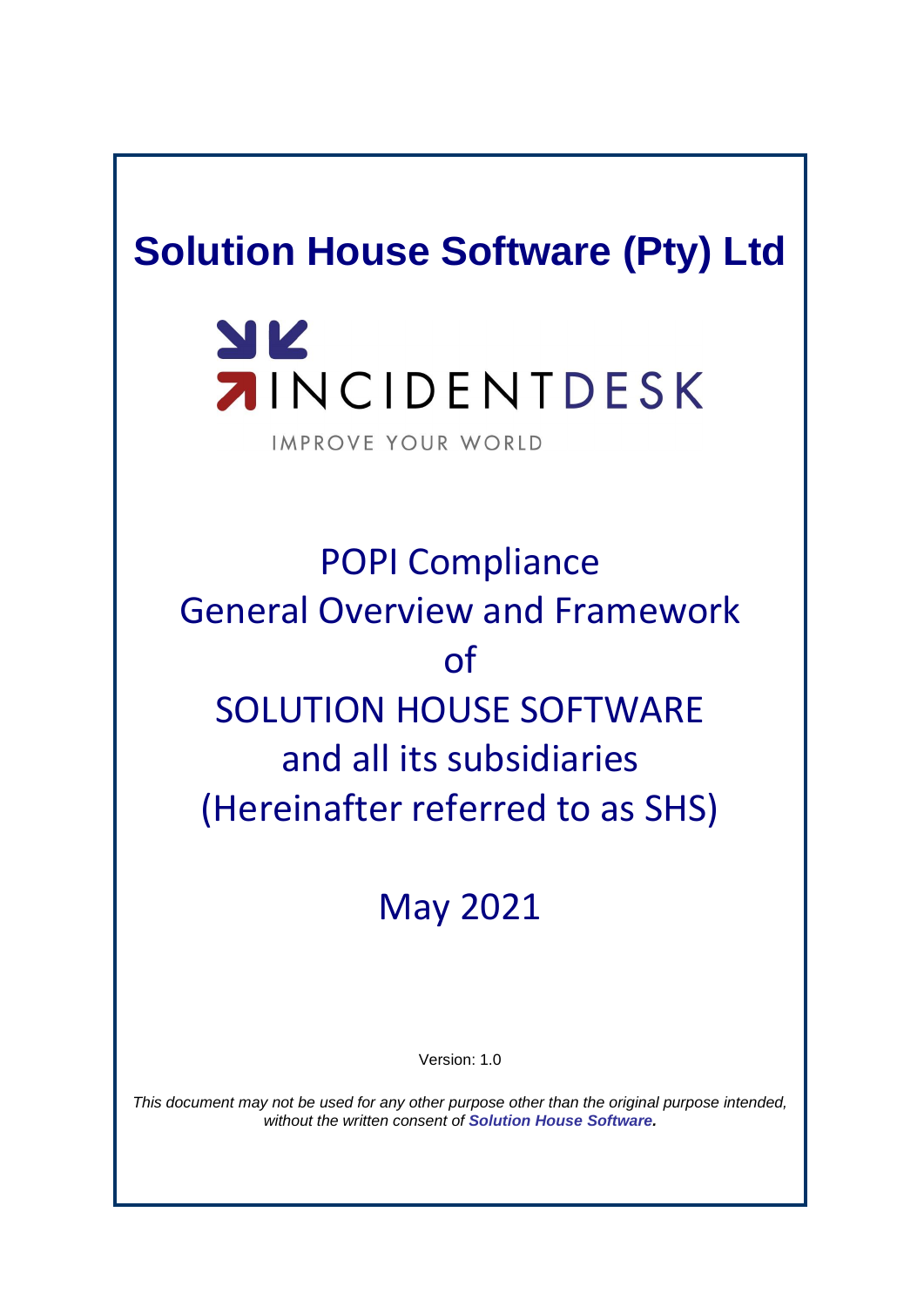# **1. OVERVIEW OF POPI ACT COMPLIANCE PROJECT**

#### **STAKEHOLDERS WHOM THE FRAMEWORK WILL ADDRESS**

- Customers of Solution House Software
- Users of Products and Services such as Incident Desk
- 3rd Party products connecting to Incident Desk via API
- Data subjects and consumers captured on Incident Desk by users
- Employees of SHS

#### **POPI COMPLIANCE SPONSOR**

The sponsor of POPI compliance will be the Managing Director of Solution House Software, C.J. Janse van Rensburg

#### **POPI COMPLIANCE PROJECT MANAGER**

The Project Manager will be the Managing Director of Solution House Software, C.J. Janse van Rensburg

## **2. INFORMATION OFFICER**

Solution House Software Director, Rudi Kruger, is designated as the CIO.

#### **CIO ROLES AND RESPONSIBILITIES**

The CIO will specifically be responsible for the technical aspects of POPI and POPI compliance.

## **4. OVERVIEW OF PERSONAL INFORMATION PROCESSED**

#### **RECORD TYPES AS PER THE POPI ACT**

- **•** Biometrical data
- Personal details attached to the facial Images and biometrical data